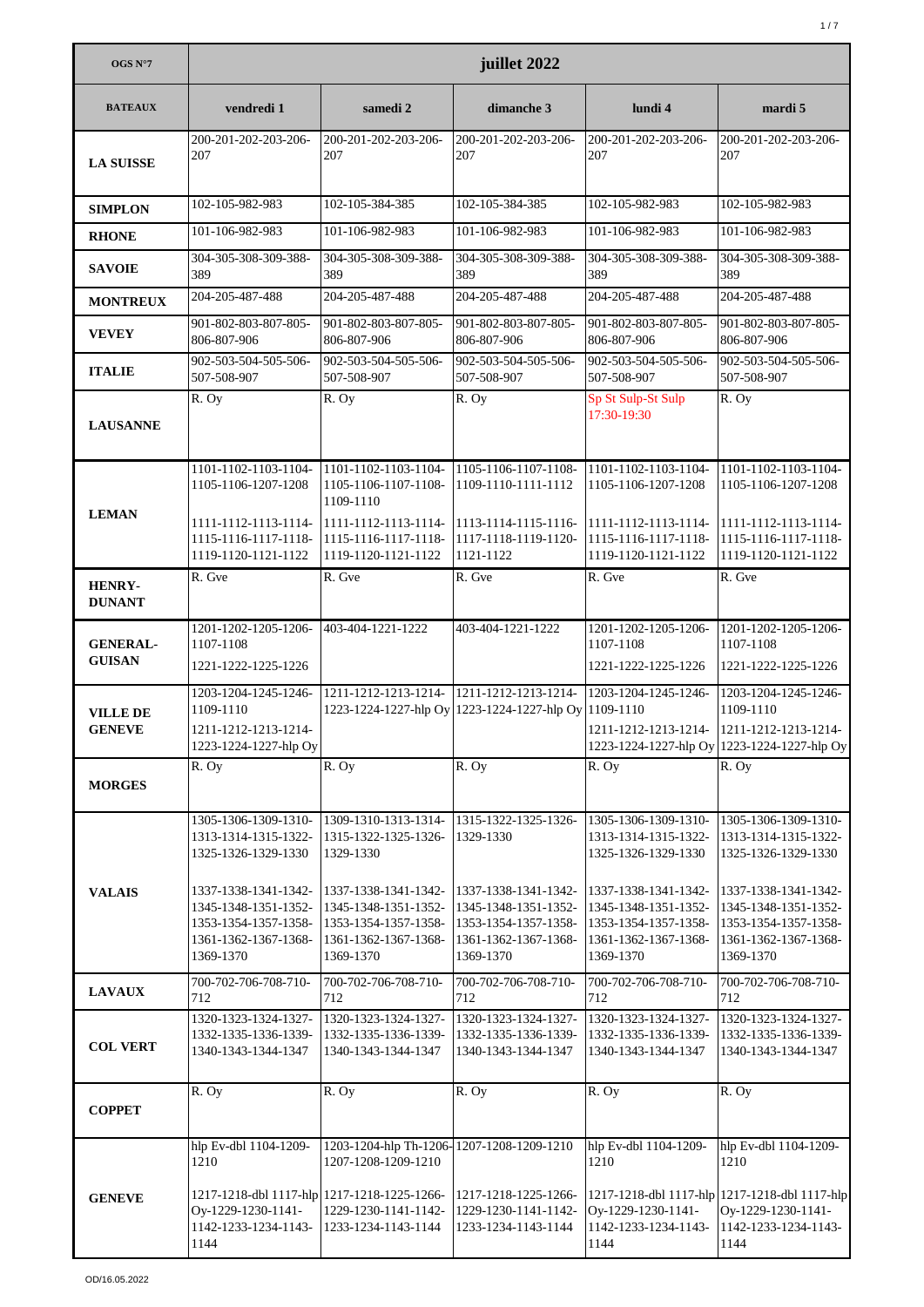| OGS N°7                          | juillet 2022                                                                                                                                                                                          |                                                                                                                                                                                  |                                                                                                                                                                                  |                                                                                                                                                                        |                                                                                                                                                |  |
|----------------------------------|-------------------------------------------------------------------------------------------------------------------------------------------------------------------------------------------------------|----------------------------------------------------------------------------------------------------------------------------------------------------------------------------------|----------------------------------------------------------------------------------------------------------------------------------------------------------------------------------|------------------------------------------------------------------------------------------------------------------------------------------------------------------------|------------------------------------------------------------------------------------------------------------------------------------------------|--|
| <b>BATEAUX</b>                   | mercredi 6                                                                                                                                                                                            | jeudi 7                                                                                                                                                                          | vendredi 8                                                                                                                                                                       | samedi 9                                                                                                                                                               | dimanche 10                                                                                                                                    |  |
| <b>LA SUISSE</b>                 | 200-201-202-203-206-<br>207                                                                                                                                                                           | 200-201-202-203-206-<br>207                                                                                                                                                      | 200-201-202-203-206-<br>207                                                                                                                                                      | 200-201-202-203-206-<br>207                                                                                                                                            | 200-201-202-203-206-<br>207                                                                                                                    |  |
| <b>SIMPLON</b>                   | 102-105-982-983                                                                                                                                                                                       | 102-105-982-983                                                                                                                                                                  | 102-105-982-983                                                                                                                                                                  | 102-105-384-385                                                                                                                                                        | 102-105-384-385                                                                                                                                |  |
| <b>RHONE</b>                     | 101-106-982-983                                                                                                                                                                                       | 101-106-982-983                                                                                                                                                                  | 101-106-982-983                                                                                                                                                                  | 101-106-982-983                                                                                                                                                        | 101-106-982-983                                                                                                                                |  |
| <b>SAVOIE</b>                    | 304-305-308-309-388-<br>389                                                                                                                                                                           | 304-305-308-309-388-<br>389                                                                                                                                                      | 304-305-308-309-388-<br>389                                                                                                                                                      | 304-305-308-309-388-<br>389                                                                                                                                            | 304-305-308-309-388-<br>389                                                                                                                    |  |
| <b>MONTREUX</b>                  | 204-205-487-488                                                                                                                                                                                       | 204-205-487-488                                                                                                                                                                  | 204-205-487-488                                                                                                                                                                  | 204-205-487-488                                                                                                                                                        | 204-205-487-488                                                                                                                                |  |
| <b>VEVEY</b>                     | 901-802-803-807-805-<br>806-807-906                                                                                                                                                                   | 901-802-803-807-805-<br>806-807-906                                                                                                                                              | 901-802-803-807-805-<br>806-807-906                                                                                                                                              | 901-802-803-807-805-<br>806-807-906                                                                                                                                    | 901-802-803-807-805-<br>806-807-906                                                                                                            |  |
| <b>ITALIE</b>                    | 902-503-504-505-506-<br>507-508-907<br>Sp Oy-Oy 20:45-23:45                                                                                                                                           | 902-503-504-505-506-<br>507-508-907                                                                                                                                              | 902-503-504-505-506-<br>507-508-907                                                                                                                                              | 902-503-504-505-506-<br>507-508-907                                                                                                                                    | 902-503-504-505-506-<br>507-508-907                                                                                                            |  |
| <b>LAUSANNE</b>                  | R. Oy                                                                                                                                                                                                 | Sp Oy-Oy 19:00-00:00                                                                                                                                                             |                                                                                                                                                                                  | $\overline{R}$ . Oy                                                                                                                                                    | R. Oy                                                                                                                                          |  |
| <b>LEMAN</b>                     | 1101-1102-1103-1104-<br>1105-1106-1207-1208                                                                                                                                                           | 1101-1102-1103-1104-<br>1105-1106-1207-1208                                                                                                                                      | 1101-1102-1103-1104-<br>1105-1106-1207-1208                                                                                                                                      | 1101-1102-1103-1104-<br>1105-1106-1107-1108-<br>1109-1110                                                                                                              | 1105-1106-1107-1108-<br>1109-1110-1111-1112                                                                                                    |  |
|                                  | 1111-1112-1113-1114-<br>1115-1116-1117-1118-<br>1119-1120-1121-1122                                                                                                                                   | $1111-1112-1113-1114-$<br>1115-1116-1117-1118-<br>1119-1120-1121-1122                                                                                                            | 1111-1112-1113-1114-<br>1115-1116-1117-1118-<br>1119-1120-1121-1122                                                                                                              | 1111-1112-1113-1114-<br>1115-1116-1117-1118-<br>1119-1120-1121-1122                                                                                                    | 1113-1114-1115-1116-<br>1117-1118-1119-1120-<br>1121-1122                                                                                      |  |
| <b>HENRY-</b><br><b>DUNANT</b>   | R. Gve                                                                                                                                                                                                | R. Gve                                                                                                                                                                           | R. Gve                                                                                                                                                                           | Sp Yv-Yv 17:00-19:00                                                                                                                                                   | R. Gve                                                                                                                                         |  |
| <b>GENERAL-</b><br><b>GUISAN</b> | 1201-1202-1205-1206-<br>1107-1108<br>1221-1222-1225-1226                                                                                                                                              | 1201-1202-1205-1206-<br>1107-1108<br>1221-1222-1225-1226                                                                                                                         | 1201-1202-1205-1206-<br>1107-1108<br>1221-1222-1225-1226                                                                                                                         | 403-404-1221-1222                                                                                                                                                      | 403-404-1221-1222                                                                                                                              |  |
| <b>VILLE DE</b><br><b>GENEVE</b> | 1203-1204-1245-1246-<br>1109-1110                                                                                                                                                                     | 1203-1204-1245-1246-<br>1109-1110<br>1211-1212-1213-1214- 1211-1212-1213-1214- 1211-1212-1213-1214-<br>1223-1224-1227-hlp Oy 1223-1224-1227-hlp Oy 1223-1224-1227-hlp Oy         | 1203-1204-1245-1246-<br>1109-1110                                                                                                                                                | 1211-1212-1213-1214- 1211-1212-1213-1214-                                                                                                                              | 1223-1224-1227-hlp Oy 1223-1224-1227-hlp Oy                                                                                                    |  |
| <b>MORGES</b>                    | R. Ov                                                                                                                                                                                                 | R. Oy                                                                                                                                                                            | R. Oy                                                                                                                                                                            | R. Oy                                                                                                                                                                  | R. Oy                                                                                                                                          |  |
| <b>VALAIS</b>                    | 1305-1306-1309-1310- 1305-1306-1309-1310-<br>1313-1314-1315-1322-<br>1325-1326-1329-1330<br>1337-1338-1341-1342-<br>1345-1348-1351-1352-<br>1353-1354-1357-1358-<br>1361-1362-1367-1368-<br>1369-1370 | 1313-1314-1315-1322-<br>1325-1326-1329-1330<br>1337-1338-1341-1342-<br>1345-1348-1351-1352-<br>1353-1354-1357-1358-<br>1361-1362-1367-1368-<br>1369-1370                         | 1305-1306-1309-1310-<br>1313-1314-1315-1322-<br>1325-1326-1329-1330<br>1337-1338-1341-1342-<br>1345-1348-1351-1352-<br>1353-1354-1357-1358-<br>1361-1362-1367-1368-<br>1369-1370 | 1309-1310-1313-1314-<br>1315-1322-1325-1326-<br>1329-1330<br>1337-1338-1341-1342-<br>1345-1348-1351-1352-<br>1353-1354-1357-1358-<br>1361-1362-1367-1368-<br>1369-1370 | 1315-1322-1325-1326-<br>1329-1330<br>1337-1338-1341-1342-<br>1345-1348-1351-1352-<br>1353-1354-1357-1358-<br>1361-1362-1367-1368-<br>1369-1370 |  |
| <b>LAVAUX</b>                    | 700-702-706-708-710-<br>712                                                                                                                                                                           | 700-702-706-708-710-<br>712                                                                                                                                                      | 700-702-706-708-710-<br>712                                                                                                                                                      | 700-702-706-708-710-<br>712                                                                                                                                            | 700-702-706-708-710-<br>712                                                                                                                    |  |
| <b>COL-VERT</b>                  | 1320-1323-1324-1327- 1320-1323-1324-1327-<br>1332-1335-1336-1339-<br>1340-1343-1344-1347                                                                                                              | 1332-1335-1336-1339-<br>1340-1343-1344-1347                                                                                                                                      | 1320-1323-1324-1327-<br>1332-1335-1336-1339-<br>1340-1343-1344-1347                                                                                                              | 1320-1323-1324-1327-<br>1332-1335-1336-1339-<br>1340-1343-1344-1347                                                                                                    | 1320-1323-1324-1327-<br>1332-1335-1336-1339-<br>1340-1343-1344-1347                                                                            |  |
| <b>COPPET</b>                    | R. Oy                                                                                                                                                                                                 | R. Oy                                                                                                                                                                            | R. Oy                                                                                                                                                                            | R. Oy                                                                                                                                                                  | R. Oy                                                                                                                                          |  |
| <b>GENEVE</b>                    | hlp Ev-dbl 1104-1209-<br>1210<br>Oy-1229-1230-1141-<br>1142-1233-1234-1143-<br>1144                                                                                                                   | hlp Ev-dbl 1104-1209-<br>1210<br>1217-1218-dbl 1117-hlp 1217-1218-dbl 1117-hlp 1217-1218-dbl 1117-hlp 1217-1218-1225-1266-<br>Oy-1229-1230-1141-<br>1142-1233-1234-1143-<br>1144 | hlp Ev-dbl 1104-1209-<br>1210<br>Oy-1229-1230-1141-<br>1142-1233-1234-1143-<br>1144                                                                                              | 1203-1204-hlp Th-1206-1207-1208-1209-1210<br>1207-1208-1209-1210<br>1229-1230-1141-1142-<br>1233-1234-1143-1144                                                        | 1217-1218-1225-1266-<br>1229-1230-1141-1142-<br>1233-1234-1143-1144                                                                            |  |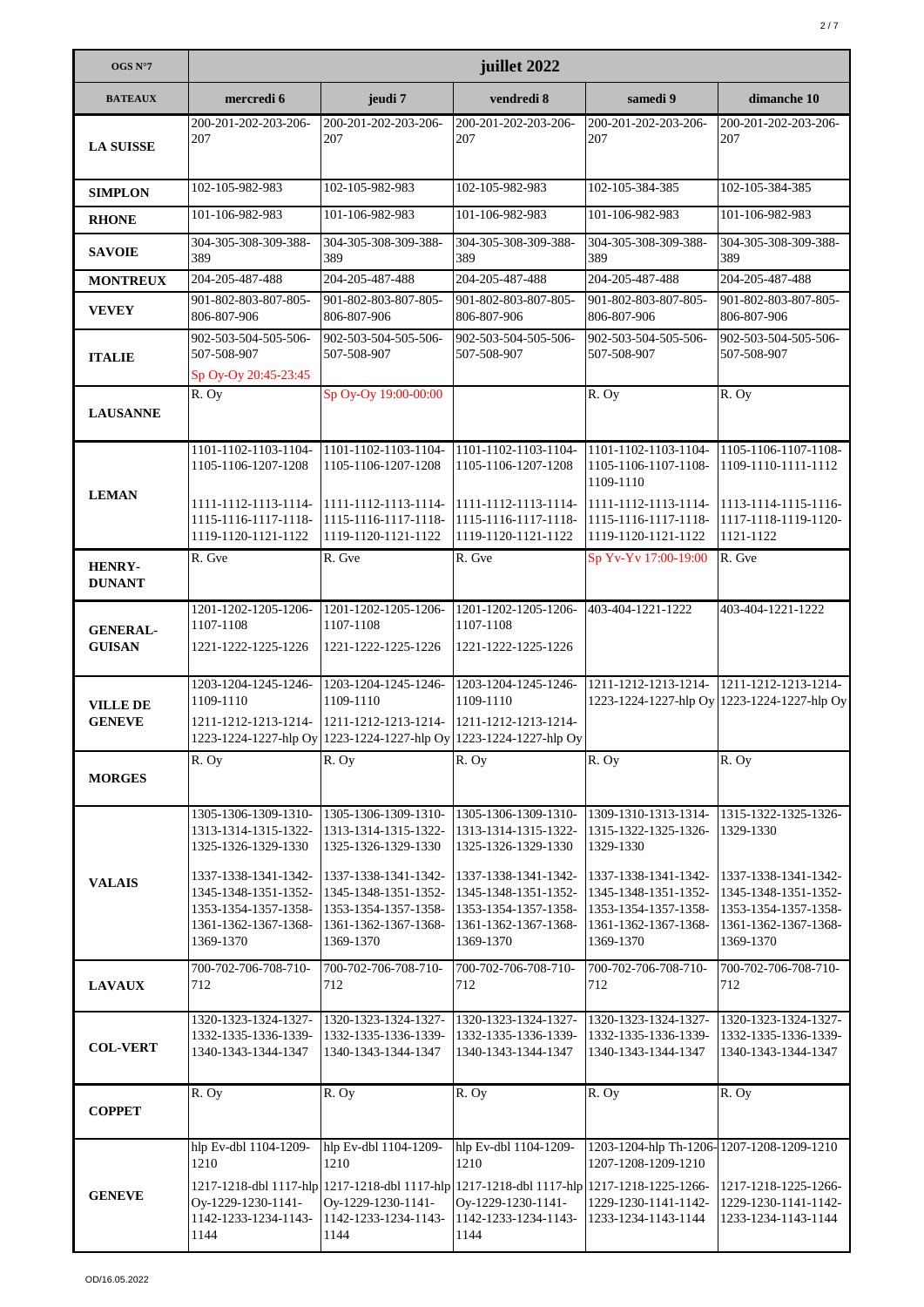| OGS N°7                          | juillet 2022                                                                                                                                                                     |                                                                                                                                                                                                           |                                                                                                                                                                                  |                                                                                                                                                                                  |                                                                                                                                                                                  |  |
|----------------------------------|----------------------------------------------------------------------------------------------------------------------------------------------------------------------------------|-----------------------------------------------------------------------------------------------------------------------------------------------------------------------------------------------------------|----------------------------------------------------------------------------------------------------------------------------------------------------------------------------------|----------------------------------------------------------------------------------------------------------------------------------------------------------------------------------|----------------------------------------------------------------------------------------------------------------------------------------------------------------------------------|--|
| <b>BATEAUX</b>                   | lundi 11                                                                                                                                                                         | mardi 12                                                                                                                                                                                                  | mercredi 13                                                                                                                                                                      | jeudi 14                                                                                                                                                                         | vendredi 15                                                                                                                                                                      |  |
| <b>LA SUISSE</b>                 | 200-201-202-203-206-<br>207                                                                                                                                                      | 200-201-202-203-206-<br>207                                                                                                                                                                               | 200-201-202-203-206-<br>207                                                                                                                                                      | 200-201-202-203-206-<br>207                                                                                                                                                      | 200-201-202-203-206-<br>207                                                                                                                                                      |  |
| <b>SIMPLON</b>                   | 102-105-982-983                                                                                                                                                                  | 102-105-982-983                                                                                                                                                                                           | 102-105-982-983                                                                                                                                                                  | 102-105-982-983                                                                                                                                                                  | 102-105-982-983                                                                                                                                                                  |  |
| <b>RHONE</b>                     | 101-106-982-983                                                                                                                                                                  | 101-106-982-983                                                                                                                                                                                           | 101-106-982-983                                                                                                                                                                  | 101-106-982-983                                                                                                                                                                  | 101-106-982-983                                                                                                                                                                  |  |
| <b>SAVOIE</b>                    | 304-305-308-309-388-<br>389                                                                                                                                                      | 304-305-308-309-388-<br>389                                                                                                                                                                               | 304-305-308-309-388-<br>389                                                                                                                                                      | 304-305-308-309-388-<br>389                                                                                                                                                      | 304-305-308-309-388-<br>389                                                                                                                                                      |  |
| <b>MONTREUX</b>                  | 204-205-487-488                                                                                                                                                                  | 204-205-487-488                                                                                                                                                                                           | 204-205-487-488                                                                                                                                                                  | 204-205-487-488                                                                                                                                                                  | 204-205-487-488                                                                                                                                                                  |  |
| <b>VEVEY</b>                     | 901-802-803-807-805-<br>806-807-906                                                                                                                                              | 901-802-803-807-805-<br>806-807-906                                                                                                                                                                       | 901-802-803-807-805-<br>806-807-906                                                                                                                                              | 901-802-803-807-805-<br>806-807-906                                                                                                                                              | 901-802-803-807-805-<br>806-807-906                                                                                                                                              |  |
| <b>ITALIE</b>                    | 902-503-504-505-506-<br>507-508-907                                                                                                                                              | 902-503-504-505-506-<br>507-508-907                                                                                                                                                                       | 902-503-504-505-506-<br>507-508-907                                                                                                                                              | 902-503-504-505-506-<br>507-508-907                                                                                                                                              | 902-503-504-505-506-<br>507-508-907                                                                                                                                              |  |
| <b>LAUSANNE</b>                  | R. Oy                                                                                                                                                                            | R. Oy                                                                                                                                                                                                     | R. Oy                                                                                                                                                                            | R. Oy                                                                                                                                                                            | R. Oy                                                                                                                                                                            |  |
|                                  | 1101-1102-1103-1104-<br>1105-1106-1207-1208                                                                                                                                      | 1101-1102-1103-1104-<br>1105-1106-1207-1208                                                                                                                                                               | 1101-1102-1103-1104-<br>1105-1106-1207-1208                                                                                                                                      | 1101-1102-1103-1104-<br>1105-1106-1207-1208                                                                                                                                      | 1101-1102-1103-1104-<br>1105-1106-1207-1208                                                                                                                                      |  |
| <b>LEMAN</b>                     | 1111-1112-1113-1114-<br>1115-1116-1117-1118-<br>1119-1120-1121-1122                                                                                                              | 1111-1112-1113-1114-<br>1115-1116-1117-1118-<br>1119-1120-1121-1122                                                                                                                                       | 1111-1112-1113-1114-<br>1115-1116-1117-1118-<br>1119-1120-1121-1122                                                                                                              | 1111-1112-1113-1114-<br>1115-1116-1117-1118-<br>1119-1120-1121-1122                                                                                                              | 1111-1112-1113-1114-<br>1115-1116-1117-1118-<br>1119-1120-1121-1122                                                                                                              |  |
| HENRY-<br><b>DUNANT</b>          | R. Gve                                                                                                                                                                           | Sp Ge-Ge 19:30-21:30                                                                                                                                                                                      | R. Gve                                                                                                                                                                           | R. Gve                                                                                                                                                                           | R. Gve                                                                                                                                                                           |  |
| <b>GENERAL-</b><br><b>GUISAN</b> | 1201-1202-1205-1206-<br>1107-1108<br>1221-1222-1225-1226                                                                                                                         | 1201-1202-1205-1206-<br>1107-1108<br>1221-1222-1225-1226                                                                                                                                                  | 1201-1202-1205-1206-<br>1107-1108<br>1221-1222-1225-1226                                                                                                                         | 1201-1202-1205-1206-<br>1107-1108<br>1221-1222-1225-1226                                                                                                                         | 1201-1202-1205-1206-<br>1107-1108<br>1221-1222-1225-1226                                                                                                                         |  |
| <b>VILLE DE</b><br><b>GENEVE</b> | 1203-1204-1245-1246-<br>1109-1110<br>1211-1212-1213-1214-                                                                                                                        | 1203-1204-1245-1246-<br>1109-1110<br>1211-1212-1213-1214-                                                                                                                                                 | 1203-1204-1245-1246-<br>1109-1110<br>1211-1212-1213-1214-                                                                                                                        | 1203-1204-1245-1246-<br>1109-1110<br>1211-1212-1213-1214-                                                                                                                        | 1203-1204-1245-1246-<br>1109-1110<br>1211-1212-1213-1214-                                                                                                                        |  |
|                                  |                                                                                                                                                                                  | 1223-1224-1227-hlp Oy 1223-1224-1227-hlp Oy                                                                                                                                                               | 1223-1224-1227-hlp Oy 1223-1224-1227-hlp Oy 1223-1224-1227-hlp Oy                                                                                                                |                                                                                                                                                                                  |                                                                                                                                                                                  |  |
| <b>MORGES</b>                    | $\overline{R}$ . Oy                                                                                                                                                              | R. Oy                                                                                                                                                                                                     | R. Oy                                                                                                                                                                            | Sp Oy-Oy 17:00-20:00                                                                                                                                                             | R. Oy                                                                                                                                                                            |  |
| <b>VALAIS</b>                    | 1305-1306-1309-1310-<br>1313-1314-1315-1322-<br>1325-1326-1329-1330<br>1337-1338-1341-1342-<br>1345-1348-1351-1352-<br>1353-1354-1357-1358-<br>1361-1362-1367-1368-<br>1369-1370 | 1305-1306-1309-1310-<br>1313-1314-1315-1322-<br>1325-1326-1329-1330<br>1337-1338-1341-1342-<br>1345-1348-1351-1352-<br>1353-1354-1357-1358-<br>1361-1362-1367-1368-<br>1369-1370                          | 1305-1306-1309-1310-<br>1313-1314-1315-1322-<br>1325-1326-1329-1330<br>1337-1338-1341-1342-<br>1345-1348-1351-1352-<br>1353-1354-1357-1358-<br>1361-1362-1367-1368-<br>1369-1370 | 1305-1306-1309-1310-<br>1313-1314-1315-1322-<br>1325-1326-1329-1330<br>1337-1338-1341-1342-<br>1345-1348-1351-1352-<br>1353-1354-1357-1358-<br>1361-1362-1367-1368-<br>1369-1370 | 1305-1306-1309-1310-<br>1313-1314-1315-1322-<br>1325-1326-1329-1330<br>1337-1338-1341-1342-<br>1345-1348-1351-1352-<br>1353-1354-1357-1358-<br>1361-1362-1367-1368-<br>1369-1370 |  |
| <b>LAVAUX</b>                    | 700-702-706-708-710-<br>712                                                                                                                                                      | 700-702-706-708-710-<br>712                                                                                                                                                                               | 700-702-706-708-710-<br>712                                                                                                                                                      | 700-702-706-708-710-<br>712                                                                                                                                                      | 700-702-706-708-710-<br>712                                                                                                                                                      |  |
| <b>COL-VERT</b>                  | 1320-1323-1324-1327-<br>1332-1335-1336-1339-<br>1340-1343-1344-1347                                                                                                              | 1320-1323-1324-1327-<br>1332-1335-1336-1339-<br>1340-1343-1344-1347                                                                                                                                       | 1320-1323-1324-1327-<br>1332-1335-1336-1339-<br>1340-1343-1344-1347                                                                                                              | 1320-1323-1324-1327-<br>1332-1335-1336-1339-<br>1340-1343-1344-1347                                                                                                              | 1320-1323-1324-1327-<br>1332-1335-1336-1339-<br>1340-1343-1344-1347                                                                                                              |  |
| <b>COPPET</b>                    | R. Oy                                                                                                                                                                            | R. Oy                                                                                                                                                                                                     | R. Oy                                                                                                                                                                            | R. Oy                                                                                                                                                                            | R. Oy                                                                                                                                                                            |  |
| <b>GENEVE</b>                    | hlp Ev-dbl 1104-1209-<br>1210<br>Oy-1229-1230-1141-<br>1142-1233-1234-1143-<br>1144                                                                                              | hlp Ev-dbl 1104-1209-<br>1210<br>1217-1218-dbl 1117-hlp 1217-1218-dbl 1117-hlp 1217-1218-dbl 1117-hlp 1217-1218-dbl 1117-hlp 1217-1218-dbl 1117-hlp<br>Oy-1229-1230-1141-<br>1142-1233-1234-1143-<br>1144 | hlp Ev-dbl 1104-1209-<br>1210<br>Oy-1229-1230-1141-<br>1142-1233-1234-1143-<br>1144                                                                                              | hlp Ev-dbl 1104-1209-<br>1210<br>Oy-1229-1230-1141-<br>1142-1233-1234-1143-<br>1144                                                                                              | hlp Ev-dbl 1104-1209-<br>1210<br>Oy-1229-1230-1141-<br>1142-1233-1234-1143-<br>1144                                                                                              |  |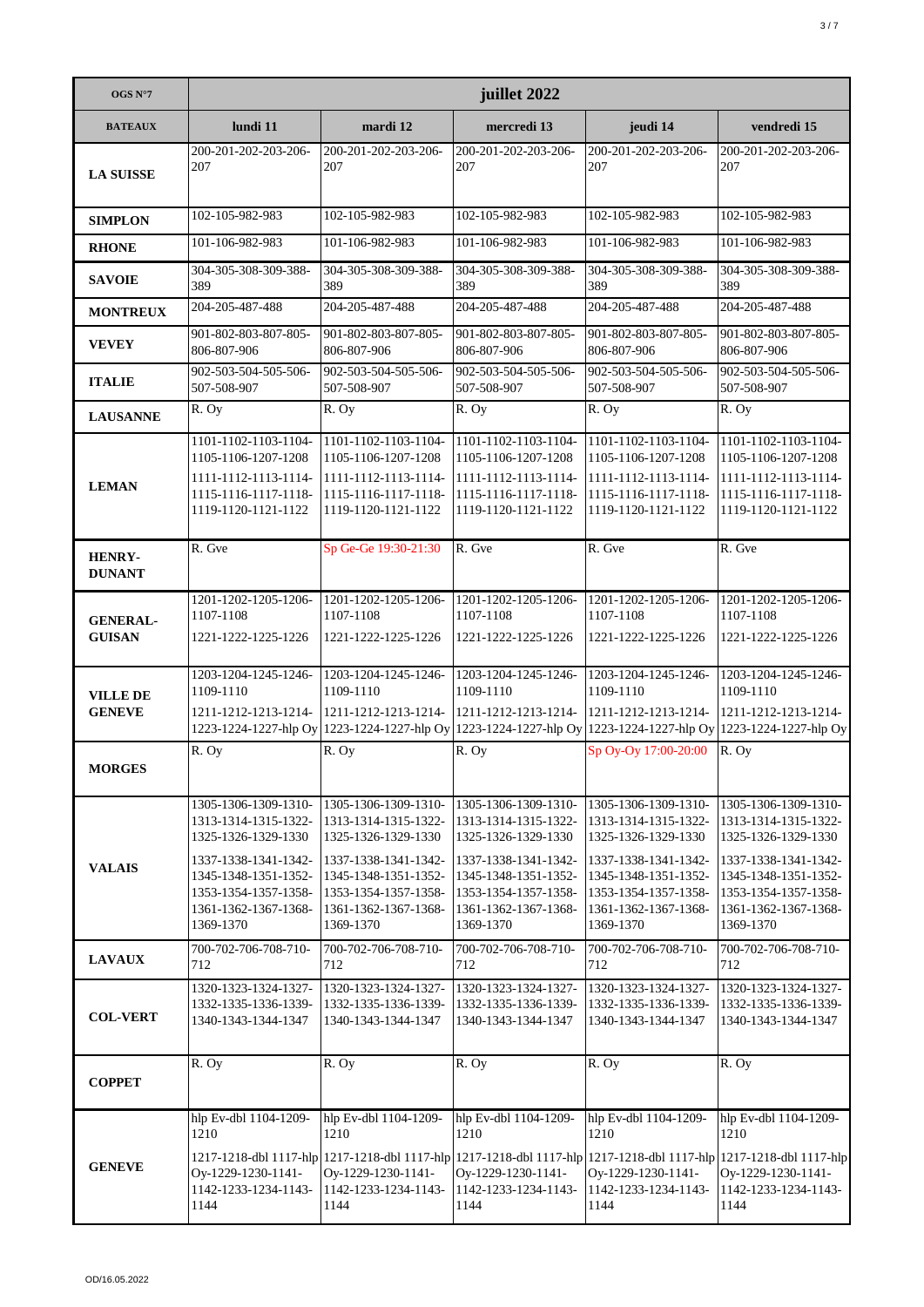| OGS N°7                          | juillet 2022                                                                                                                                                           |                                                                                                                                                |                                                                                                                                                                                  |                                                                                                                                                                                  |                                                                                                                                                                                  |  |
|----------------------------------|------------------------------------------------------------------------------------------------------------------------------------------------------------------------|------------------------------------------------------------------------------------------------------------------------------------------------|----------------------------------------------------------------------------------------------------------------------------------------------------------------------------------|----------------------------------------------------------------------------------------------------------------------------------------------------------------------------------|----------------------------------------------------------------------------------------------------------------------------------------------------------------------------------|--|
| <b>BATEAUX</b>                   | samedi 16                                                                                                                                                              | dimanche 17                                                                                                                                    | lundi 18                                                                                                                                                                         | mardi 19                                                                                                                                                                         | mercredi 20                                                                                                                                                                      |  |
| <b>LA SUISSE</b>                 | 200-201-202-203-206-<br>207                                                                                                                                            | 200-201-202-203-206-<br>207                                                                                                                    | 200-201-202-203-206-<br>207                                                                                                                                                      | 200-201-202-203-206-<br>207                                                                                                                                                      | 200-201-202-203-206-<br>207                                                                                                                                                      |  |
| <b>SIMPLON</b>                   | 102-105-384-385                                                                                                                                                        | 102-105-384-385                                                                                                                                | 102-105-982-983                                                                                                                                                                  | 102-105-982-983                                                                                                                                                                  | 102-105-982-983                                                                                                                                                                  |  |
| <b>RHONE</b>                     | 101-106-982-983                                                                                                                                                        | 101-106-982-983                                                                                                                                | 101-106-982-983                                                                                                                                                                  | 101-106-982-983                                                                                                                                                                  | 101-106-982-983                                                                                                                                                                  |  |
| <b>SAVOIE</b>                    | 304-305-308-309-388-<br>389                                                                                                                                            | 304-305-308-309-388-<br>389                                                                                                                    | 304-305-308-309-388-<br>389                                                                                                                                                      | 304-305-308-309-388-<br>389                                                                                                                                                      | 304-305-308-309-388-<br>389                                                                                                                                                      |  |
| <b>MONTREUX</b>                  | 204-205-487-488                                                                                                                                                        | 204-205-487-488                                                                                                                                | 204-205-487-488                                                                                                                                                                  | 204-205-487-488                                                                                                                                                                  | 204-205-487-488                                                                                                                                                                  |  |
| <b>VEVEY</b>                     | 901-802-803-807-805-<br>806-807-906                                                                                                                                    | 901-802-803-807-805-<br>806-807-906                                                                                                            | 901-802-803-807-805-<br>806-807-906                                                                                                                                              | 901-802-803-807-805-<br>806-807-906                                                                                                                                              | 901-802-803-807-805-<br>806-807-906                                                                                                                                              |  |
| <b>ITALIE</b>                    | 902-503-504-505-506-<br>507-508-907                                                                                                                                    | 902-503-504-505-506-<br>507-508-907                                                                                                            | 902-503-504-505-506-<br>507-508-907                                                                                                                                              | 902-503-504-505-506-<br>507-508-907                                                                                                                                              | 902-503-504-505-506-<br>507-508-907                                                                                                                                              |  |
| <b>LAUSANNE</b>                  | R. Oy                                                                                                                                                                  | R. Oy                                                                                                                                          | R. Oy                                                                                                                                                                            | R. Oy                                                                                                                                                                            | R. Oy                                                                                                                                                                            |  |
| <b>LEMAN</b>                     | 1101-1102-1103-1104-<br>1105-1106-1107-1108-<br>1109-1110<br>1111-1112-1113-1114- 1113-1114-1115-1116-<br>1115-1116-1117-1118-                                         | 1105-1106-1107-1108-<br>1109-1110-1111-1112<br>1117-1118-1119-1120-                                                                            | 1101-1102-1103-1104-<br>1105-1106-1207-1208<br>1111-1112-1113-1114-<br>1115-1116-1117-1118-                                                                                      | 1101-1102-1103-1104-<br>1105-1106-1207-1208<br>1111-1112-1113-1114-<br>1115-1116-1117-1118-                                                                                      | 1101-1102-1103-1104-<br>1105-1106-1207-1208<br>1111-1112-1113-1114-<br>1115-1116-1117-1118-                                                                                      |  |
| <b>HENRY-</b><br><b>DUNANT</b>   | 1119-1120-1121-1122<br>R. Gve                                                                                                                                          | 1121-1122<br>R. Gve                                                                                                                            | 1119-1120-1121-1122<br>R. Gve                                                                                                                                                    | 1119-1120-1121-1122<br>R. Gve                                                                                                                                                    | 1119-1120-1121-1122<br>R. Gve                                                                                                                                                    |  |
| <b>GENERAL-</b><br><b>GUISAN</b> | 403-404-1221-1222                                                                                                                                                      | 403-404-1221-1222                                                                                                                              | 1201-1202-1205-1206-<br>1107-1108<br>1221-1222-1225-1226                                                                                                                         | 1201-1202-1205-1206-<br>1107-1108<br>1221-1222-1225-1226                                                                                                                         | 1201-1202-1205-1206-<br>1107-1108<br>1221-1222-1225-1226                                                                                                                         |  |
| <b>VILLE DE</b><br><b>GENEVE</b> | 1211-1212-1213-1214- 1211-1212-1213-1214-                                                                                                                              | 1223-1224-1227-hlp Oy 1223-1224-1227-hlp Oy 1109-1110                                                                                          | 1203-1204-1245-1246-<br>1211-1212-1213-1214-                                                                                                                                     | 1203-1204-1245-1246-<br>1109-1110<br>1211-1212-1213-1214-                                                                                                                        | 1203-1204-1245-1246-<br>1109-1110<br>1211-1212-1213-1214-<br>1223-1224-1227-hlp Oy 1223-1224-1227-hlp Oy 1223-1224-1227-hlp Oy                                                   |  |
| <b>MORGES</b>                    | $\overline{R}$ . Oy                                                                                                                                                    | R. Oy                                                                                                                                          | R. Oy                                                                                                                                                                            | R. Oy                                                                                                                                                                            | R. Oy                                                                                                                                                                            |  |
| <b>VALAIS</b>                    | 1309-1310-1313-1314-<br>1315-1322-1325-1326-<br>1329-1330<br>1337-1338-1341-1342-<br>1345-1348-1351-1352-<br>1353-1354-1357-1358-<br>1361-1362-1367-1368-<br>1369-1370 | 1315-1322-1325-1326-<br>1329-1330<br>1337-1338-1341-1342-<br>1345-1348-1351-1352-<br>1353-1354-1357-1358-<br>1361-1362-1367-1368-<br>1369-1370 | 1305-1306-1309-1310-<br>1313-1314-1315-1322-<br>1325-1326-1329-1330<br>1337-1338-1341-1342-<br>1345-1348-1351-1352-<br>1353-1354-1357-1358-<br>1361-1362-1367-1368-<br>1369-1370 | 1305-1306-1309-1310-<br>1313-1314-1315-1322-<br>1325-1326-1329-1330<br>1337-1338-1341-1342-<br>1345-1348-1351-1352-<br>1353-1354-1357-1358-<br>1361-1362-1367-1368-<br>1369-1370 | 1305-1306-1309-1310-<br>1313-1314-1315-1322-<br>1325-1326-1329-1330<br>1337-1338-1341-1342-<br>1345-1348-1351-1352-<br>1353-1354-1357-1358-<br>1361-1362-1367-1368-<br>1369-1370 |  |
| <b>LAVAUX</b>                    | 700-702-706-708-710-<br>712                                                                                                                                            | 700-702-706-708-710-<br>712                                                                                                                    | 700-702-706-708-710-<br>712                                                                                                                                                      | 700-702-706-708-710-<br>712                                                                                                                                                      | 700-702-706-708-710-<br>712                                                                                                                                                      |  |
| <b>COL VERT</b>                  | 1320-1323-1324-1327-<br>1332-1335-1336-1339-<br>1340-1343-1344-1347                                                                                                    | 1320-1323-1324-1327-<br>1332-1335-1336-1339-<br>1340-1343-1344-1347                                                                            | 1320-1323-1324-1327-<br>1332-1335-1336-1339-<br>1340-1343-1344-1347                                                                                                              | 1320-1323-1324-1327-<br>1332-1335-1336-1339-<br>1340-1343-1344-1347                                                                                                              | 1320-1323-1324-1327-<br>1332-1335-1336-1339-<br>1340-1343-1344-1347                                                                                                              |  |
| <b>COPPET</b>                    | R. Oy                                                                                                                                                                  | R. Oy                                                                                                                                          | R. Oy                                                                                                                                                                            | R. Oy                                                                                                                                                                            | R. Oy                                                                                                                                                                            |  |
| <b>GENEVE</b>                    | 1203-1204-hlp Th-1206-1207-1208-1209-1210<br>1207-1208-1209-1210<br>1217-1218-1225-1266-<br>1229-1230-1141-1142-<br>1233-1234-1143-1144                                | 1217-1218-1225-1266-<br>1229-1230-1141-1142-<br>1233-1234-1143-1144                                                                            | hlp Ev-dbl 1104-1209-<br>1210<br>Oy-1229-1230-1141-<br>1142-1233-1234-1143-<br>1144                                                                                              | hlp Ev-dbl 1104-1209-<br>1210<br>1217-1218-dbl 1117-hlp 1217-1218-dbl 1117-hlp 1217-1218-dbl 1117-hlp<br>Oy-1229-1230-1141-<br>1142-1233-1234-1143-<br>1144                      | hlp Ev-dbl 1104-1209-<br>1210<br>Oy-1229-1230-1141-<br>1142-1233-1234-1143-<br>1144                                                                                              |  |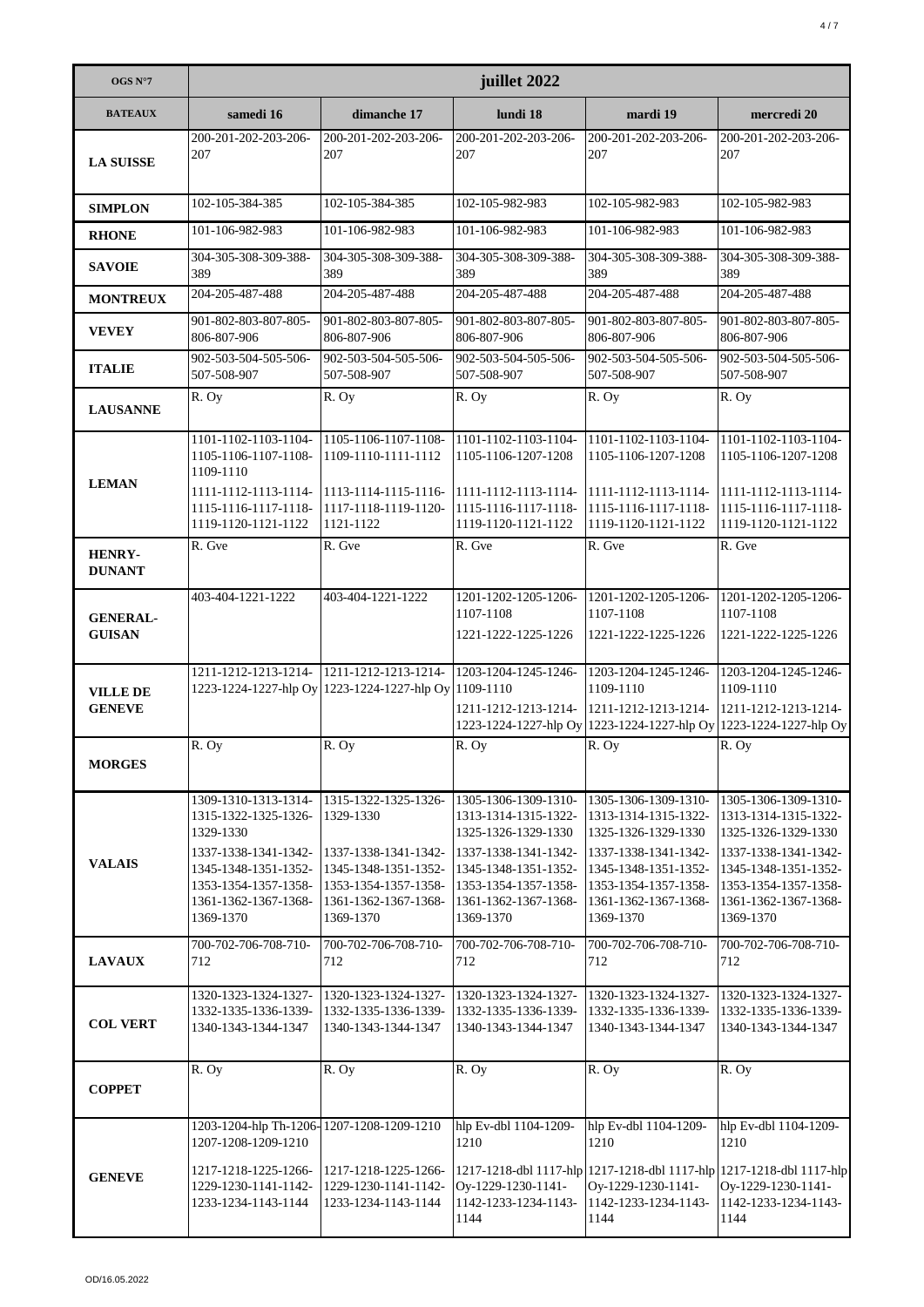| OGS N°7                          | juillet 2022                                                                                              |                                                                                                                                                           |                                                                                                                 |                                                                                                           |                                                                                                               |  |
|----------------------------------|-----------------------------------------------------------------------------------------------------------|-----------------------------------------------------------------------------------------------------------------------------------------------------------|-----------------------------------------------------------------------------------------------------------------|-----------------------------------------------------------------------------------------------------------|---------------------------------------------------------------------------------------------------------------|--|
| <b>BATEAUX</b>                   | jeudi 21                                                                                                  | vendredi 22                                                                                                                                               | samedi 23                                                                                                       | dimanche 24                                                                                               | lundi 25                                                                                                      |  |
| <b>LA SUISSE</b>                 | 200-201-202-203-206-<br>207                                                                               | 200-201-202-203-206-<br>207                                                                                                                               | 200-201-202-203-206-<br>207                                                                                     | 200-201-202-203-206-<br>207                                                                               | 200-201-202-203-206-<br>207                                                                                   |  |
| <b>SIMPLON</b>                   | 102-105-982-983                                                                                           | 102-105-982-983                                                                                                                                           | 102-105-384-385                                                                                                 | 102-105-384-385                                                                                           | 102-105-982-983                                                                                               |  |
| <b>RHONE</b>                     | 101-106-982-983                                                                                           | 101-106-982-983                                                                                                                                           | 101-106-982-983                                                                                                 | 101-106-982-983                                                                                           | 101-106-982-983                                                                                               |  |
| <b>SAVOIE</b>                    | 304-305-308-309-388-<br>389                                                                               | 304-305-308-309-388-<br>389                                                                                                                               | 304-305-308-309-388-<br>389                                                                                     | 304-305-308-309-388-<br>389                                                                               | 304-305-308-309-388-<br>389                                                                                   |  |
| <b>MONTREUX</b>                  | 204-205-487-488                                                                                           | 204-205-487-488                                                                                                                                           | 204-205-487-488                                                                                                 | 204-205-487-488                                                                                           | 204-205-487-488                                                                                               |  |
| <b>VEVEY</b>                     | 901-802-803-807-805-<br>806-807-906                                                                       | 901-802-803-807-805-<br>806-807-906                                                                                                                       | 901-802-803-807-805-<br>806-807-906                                                                             | 901-802-803-807-805-<br>806-807-906                                                                       | 901-802-803-807-805-<br>806-807-906                                                                           |  |
| <b>ITALIE</b>                    | 902-503-504-505-506-<br>507-508-907                                                                       | 902-503-504-505-506-<br>507-508-907                                                                                                                       | 902-503-504-505-506-<br>507-508-907                                                                             | 902-503-504-505-506-<br>507-508-907                                                                       | 902-503-504-505-506-<br>507-508-907                                                                           |  |
| <b>LAUSANNE</b>                  | R. Oy                                                                                                     | R. Oy                                                                                                                                                     | R. Oy                                                                                                           | R. Oy                                                                                                     | R. Oy                                                                                                         |  |
|                                  | 1101-1102-1103-1104-<br>1105-1106-1207-1208                                                               | 1101-1102-1103-1104-<br>1105-1106-1207-1208                                                                                                               | 1101-1102-1103-1104-<br>1105-1106-1107-1108-<br>1109-1110                                                       | 1105-1106-1107-1108-<br>1109-1110-1111-1112                                                               | 1101-1102-1103-1104-<br>1105-1106-1207-1208                                                                   |  |
| <b>LEMAN</b>                     | 1111-1112-1113-1114-<br>1115-1116-1117-1118-<br>1119-1120-1121-1122                                       | 1111-1112-1113-1114-<br>1115-1116-1117-1118-<br>1119-1120-1121-1122                                                                                       | 1111-1112-1113-1114- 1113-1114-1115-1116-<br>1115-1116-1117-1118-<br>1119-1120-1121-1122                        | 1117-1118-1119-1120-<br>1121-1122                                                                         | $1111-1112-1113-1114-$<br>1115-1116-1117-1118-<br>1119-1120-1121-1122                                         |  |
| <b>HENRY-</b><br><b>DUNANT</b>   | R. Gve                                                                                                    | R. Gve                                                                                                                                                    | R. Gve                                                                                                          | Sp Ny-Ny 12:00-14:00                                                                                      | R. Gve                                                                                                        |  |
| <b>GENERAL-</b><br><b>GUISAN</b> | 1201-1202-1205-1206- 1201-1202-1205-1206-<br>1107-1108<br>1221-1222-1225-1226                             | 1107-1108<br>1221-1222-1225-1226                                                                                                                          | 403-404-1221-1222                                                                                               | 403-404-1221-1222                                                                                         | 1201-1202-1205-1206-<br>1107-1108<br>1221-1222-1225-1226                                                      |  |
| <b>VILLE DE</b><br><b>GENEVE</b> | 1203-1204-1245-1246-<br>1109-1110<br>1211-1212-1213-1214-                                                 | 1203-1204-1245-1246-<br>1109-1110<br>1211-1212-1213-1214-<br>1223-1224-1227-hlp Oy 1223-1224-1227-hlp Oy                                                  | 1211-1212-1213-1214- 1211-1212-1213-1214-                                                                       | 1223-1224-1227-hlp Oy 1223-1224-1227-hlp Oy 1109-1110                                                     | 1203-1204-1245-1246-<br>1211-1212-1213-1214-<br>1223-1224-1227-hlp Oy                                         |  |
| <b>MORGES</b>                    | R. Oy                                                                                                     | R. Oy                                                                                                                                                     | $\overline{R}$ . Oy                                                                                             | R. Oy                                                                                                     | R. Oy                                                                                                         |  |
|                                  | 1305-1306-1309-1310-<br>1313-1314-1315-1322-<br>1325-1326-1329-1330                                       | 1305-1306-1309-1310-<br>1313-1314-1315-1322-<br>1325-1326-1329-1330                                                                                       | 1309-1310-1313-1314-<br>1315-1322-1325-1326-<br>1329-1330                                                       | 1315-1322-1325-1326-<br>1329-1330                                                                         | 1305-1306-1309-1310-<br>1313-1314-1315-1322-<br>1325-1326-1329-1330                                           |  |
| <b>VALAIS</b>                    | 1337-1338-1341-1342-<br>1345-1348-1351-1352-<br>1353-1354-1357-1358-<br>1361-1362-1367-1368-<br>1369-1370 | 1337-1338-1341-1342-<br>1345-1348-1351-1352-<br>1353-1354-1357-1358-<br>1361-1362-1367-1368-<br>1369-1370                                                 | 1337-1338-1341-1342-<br>1345-1348-1351-1352-<br>1353-1354-1357-1358-<br>1361-1362-1367-1368-<br>1369-1370       | 1337-1338-1341-1342-<br>1345-1348-1351-1352-<br>1353-1354-1357-1358-<br>1361-1362-1367-1368-<br>1369-1370 | 1337-1338-1341-1342-<br>1345-1348-1351-1352-<br>1353-1354-1357-1358-<br>1361-1362-1367-1368-<br>1369-1370     |  |
| <b>LAVAUX</b>                    | 700-702-706-708-710-<br>712                                                                               | 700-702-706-708-710-<br>712                                                                                                                               | 700-702-706-708-710-<br>712                                                                                     | 700-702-706-708-710-<br>712                                                                               | 700-702-706-708-710-<br>712                                                                                   |  |
| <b>COL VERT</b>                  | 1320-1323-1324-1327-<br>1332-1335-1336-1339-<br>1340-1343-1344-1347                                       | 1320-1323-1324-1327-<br>1332-1335-1336-1339-<br>1340-1343-1344-1347                                                                                       | 1320-1323-1324-1327-<br>1332-1335-1336-1339-<br>1340-1343-1344-1347                                             | 1320-1323-1324-1327-<br>1332-1335-1336-1339-<br>1340-1343-1344-1347                                       | 1320-1323-1324-1327-<br>1332-1335-1336-1339-<br>1340-1343-1344-1347                                           |  |
| <b>COPPET</b>                    | R. Oy                                                                                                     | R. Oy                                                                                                                                                     | R. Oy                                                                                                           | R. Oy                                                                                                     | R. Oy                                                                                                         |  |
| <b>GENEVE</b>                    | hlp Ev-dbl 1104-1209-<br>1210<br>Oy-1229-1230-1141-<br>1142-1233-1234-1143-<br>1144                       | hlp Ev-dbl 1104-1209-<br>1210<br>1217-1218-dbl 1117-hlp 1217-1218-dbl 1117-hlp 1217-1218-1225-1266-<br>Oy-1229-1230-1141-<br>1142-1233-1234-1143-<br>1144 | 1203-1204-hlp Th-1206-1207-1208-1209-1210<br>1207-1208-1209-1210<br>1229-1230-1141-1142-<br>1233-1234-1143-1144 | 1217-1218-1225-1266-<br>1229-1230-1141-1142-<br>1233-1234-1143-1144                                       | hlp Ev-dbl 1104-1209-<br>1210<br>1217-1218-dbl 1117-hlp<br>Oy-1229-1230-1141-<br>1142-1233-1234-1143-<br>1144 |  |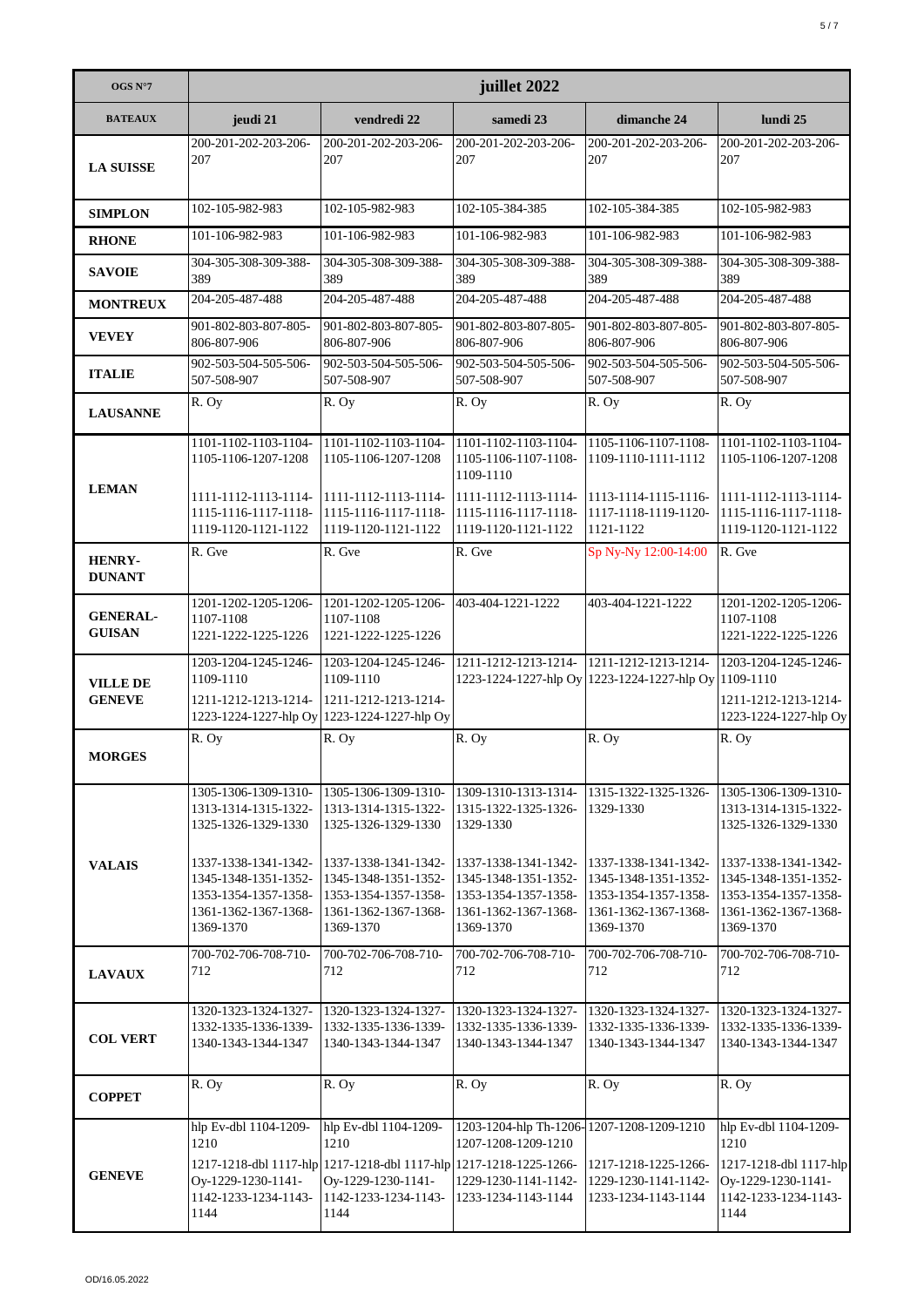| OGS $N^{\circ}7$                 | juillet 2022                                                                                                                                                                     |                                                                                                                                                                                                         |                                                                                                                                                                                  |                                                                                                                                                                                  |                                                                                                                                                                        |  |
|----------------------------------|----------------------------------------------------------------------------------------------------------------------------------------------------------------------------------|---------------------------------------------------------------------------------------------------------------------------------------------------------------------------------------------------------|----------------------------------------------------------------------------------------------------------------------------------------------------------------------------------|----------------------------------------------------------------------------------------------------------------------------------------------------------------------------------|------------------------------------------------------------------------------------------------------------------------------------------------------------------------|--|
| <b>BATEAUX</b>                   | mardi 26                                                                                                                                                                         | mercredi 27                                                                                                                                                                                             | jeudi 28                                                                                                                                                                         | vendredi 29                                                                                                                                                                      | samedi 30                                                                                                                                                              |  |
| <b>LA SUISSE</b>                 | 200-201-202-203-206-<br>207                                                                                                                                                      | 200-201-202-203-206-<br>207                                                                                                                                                                             | 200-201-202-203-206-<br>207                                                                                                                                                      | 200-201-202-203-206-<br>207                                                                                                                                                      | 200-201-202-203-206-<br>207                                                                                                                                            |  |
| <b>SIMPLON</b>                   | 102-105-982-983                                                                                                                                                                  | 102-105-982-983                                                                                                                                                                                         | 102-105-982-983                                                                                                                                                                  | 102-105-982-983                                                                                                                                                                  | 102-105-384-385                                                                                                                                                        |  |
| <b>RHONE</b>                     | 101-106-982-983                                                                                                                                                                  | 101-106-982-983                                                                                                                                                                                         | 101-106-982-983                                                                                                                                                                  | 101-106-982-983                                                                                                                                                                  | 101-106-982-983                                                                                                                                                        |  |
| <b>SAVOIE</b>                    | 304-305-308-309-388-<br>389                                                                                                                                                      | 304-305-308-309-388-<br>389                                                                                                                                                                             | 304-305-308-309-388-<br>389                                                                                                                                                      | 304-305-308-309-388-<br>389                                                                                                                                                      | 304-305-308-309-388-<br>389                                                                                                                                            |  |
| <b>MONTREUX</b>                  | 204-205-487-488                                                                                                                                                                  | 204-205-487-488                                                                                                                                                                                         | 204-205-487-488                                                                                                                                                                  | 204-205-487-488                                                                                                                                                                  | 204-205-487-488                                                                                                                                                        |  |
| <b>VEVEY</b>                     | 901-802-803-807-805-<br>806-807-906                                                                                                                                              | 901-802-803-807-805-<br>806-807-906                                                                                                                                                                     | 901-802-803-807-805-<br>806-807-906                                                                                                                                              | 901-802-803-807-805-<br>806-807-906                                                                                                                                              | 901-802-803-807-805-<br>806-807-906                                                                                                                                    |  |
| <b>ITALIE</b>                    | 902-503-504-505-506-<br>507-508-907                                                                                                                                              | 902-503-504-505-506-<br>507-508-907                                                                                                                                                                     | 902-503-504-505-506-<br>507-508-907                                                                                                                                              | 902-503-504-505-506-<br>507-508-907                                                                                                                                              | 902-503-504-505-506-<br>507-508-907                                                                                                                                    |  |
| <b>LAUSANNE</b>                  | $\overline{R}$ . Oy                                                                                                                                                              | R. Oy                                                                                                                                                                                                   | R. Oy                                                                                                                                                                            | R. Oy                                                                                                                                                                            | R. Oy                                                                                                                                                                  |  |
| <b>LEMAN</b>                     | 1101-1102-1103-1104-<br>1105-1106-1207-1208                                                                                                                                      | 1101-1102-1103-1104-<br>1105-1106-1207-1208                                                                                                                                                             | 1101-1102-1103-1104-<br>1105-1106-1207-1208                                                                                                                                      | 1101-1102-1103-1104-<br>1105-1106-1207-1208                                                                                                                                      | 1101-1102-1103-1104-<br>1105-1106-1107-1108-<br>1109-1110                                                                                                              |  |
|                                  | 1111-1112-1113-1114-<br>1115-1116-1117-1118-<br>1119-1120-1121-1122                                                                                                              | $1111 - 1112 - 1113 - 1114 -$<br>1115-1116-1117-1118-<br>1119-1120-1121-1122                                                                                                                            | 1111-1112-1113-1114-<br>1115-1116-1117-1118-<br>1119-1120-1121-1122                                                                                                              | 1111-1112-1113-1114-<br>1115-1116-1117-1118-<br>1119-1120-1121-1122                                                                                                              | 1111-1112-1113-1114-<br>1115-1116-1117-1118-<br>1119-1120-1121-1122                                                                                                    |  |
| <b>HENRY-</b><br><b>DUNANT</b>   | R. Gve                                                                                                                                                                           | R. Gve                                                                                                                                                                                                  | R. Gve                                                                                                                                                                           | R. Gve                                                                                                                                                                           | Sp Ge-Ge 16:00-23:00                                                                                                                                                   |  |
| <b>GENERAL-</b><br><b>GUISAN</b> | 1201-1202-1205-1206-<br>1107-1108<br>1221-1222-1225-1226                                                                                                                         | 1201-1202-1205-1206-<br>1107-1108<br>1221-1222-1225-1226                                                                                                                                                | 1201-1202-1205-1206-<br>1107-1108<br>1221-1222-1225-1226                                                                                                                         | 1201-1202-1205-1206-<br>1107-1108<br>1221-1222-1225-1226                                                                                                                         | 403-404-1221-1222                                                                                                                                                      |  |
| <b>VILLE DE</b><br><b>GENEVE</b> | 1203-1204-1245-1246-<br>1109-1110<br>1211-1212-1213-1214-                                                                                                                        | 1203-1204-1245-1246-<br>1109-1110<br>1211-1212-1213-1214-<br>1223-1224-1227-hlp Oy 1223-1224-1227-hlp Oy                                                                                                | 1203-1204-1245-1246-<br>1109-1110<br>1211-1212-1213-1214-<br>1223-1224-1227-hlp Oy 1223-1224-1227-hlp Oy                                                                         | 1203-1204-1245-1246-<br>1109-1110<br>1211-1212-1213-1214-                                                                                                                        | 1211-1212-1213-1214-<br>1223-1224-1227-hlp Oy                                                                                                                          |  |
| <b>MORGES</b>                    | R. Oy                                                                                                                                                                            | R. Oy                                                                                                                                                                                                   | R. Oy                                                                                                                                                                            | Sp Mx-Vill 16:00-17:30 R. Oy                                                                                                                                                     |                                                                                                                                                                        |  |
| <b>VALAIS</b>                    | 1305-1306-1309-1310-<br>1313-1314-1315-1322-<br>1325-1326-1329-1330<br>1337-1338-1341-1342-<br>1345-1348-1351-1352-<br>1353-1354-1357-1358-<br>1361-1362-1367-1368-<br>1369-1370 | 1305-1306-1309-1310-<br>1313-1314-1315-1322-<br>1325-1326-1329-1330<br>1337-1338-1341-1342-<br>1345-1348-1351-1352-<br>1353-1354-1357-1358-<br>1361-1362-1367-1368-<br>1369-1370                        | 1305-1306-1309-1310-<br>1313-1314-1315-1322-<br>1325-1326-1329-1330<br>1337-1338-1341-1342-<br>1345-1348-1351-1352-<br>1353-1354-1357-1358-<br>1361-1362-1367-1368-<br>1369-1370 | 1305-1306-1309-1310-<br>1313-1314-1315-1322-<br>1325-1326-1329-1330<br>1337-1338-1341-1342-<br>1345-1348-1351-1352-<br>1353-1354-1357-1358-<br>1361-1362-1367-1368-<br>1369-1370 | 1309-1310-1313-1314-<br>1315-1322-1325-1326-<br>1329-1330<br>1337-1338-1341-1342-<br>1345-1348-1351-1352-<br>1353-1354-1357-1358-<br>1361-1362-1367-1368-<br>1369-1370 |  |
| <b>LAVAUX</b>                    | 700-702-706-708-710-<br>712                                                                                                                                                      | 700-702-706-708-710-<br>712                                                                                                                                                                             | 700-702-706-708-710-<br>712                                                                                                                                                      | 700-702-706-708-710-<br>712                                                                                                                                                      | 700-702-706-708-710-<br>712                                                                                                                                            |  |
| <b>COL VERT</b>                  | 1320-1323-1324-1327-<br>1332-1335-1336-1339-<br>1340-1343-1344-1347                                                                                                              | 1320-1323-1324-1327-<br>1332-1335-1336-1339-<br>1340-1343-1344-1347                                                                                                                                     | 1320-1323-1324-1327-<br>1332-1335-1336-1339-<br>1340-1343-1344-1347                                                                                                              | 1320-1323-1324-1327-<br>1332-1335-1336-1339-<br>1340-1343-1344-1347                                                                                                              | 1320-1323-1324-1327-<br>1332-1335-1336-1339-<br>1340-1343-1344-1347                                                                                                    |  |
| <b>COPPET</b>                    | R. Oy                                                                                                                                                                            | R. Oy                                                                                                                                                                                                   | R. Oy                                                                                                                                                                            | R. Oy                                                                                                                                                                            | R. Oy                                                                                                                                                                  |  |
| <b>GENEVE</b>                    | hlp Ev-dbl 1104-1209-<br>1210<br>Oy-1229-1230-1141-<br>1142-1233-1234-1143-<br>1144                                                                                              | hlp Ev-dbl 1104-1209-<br>1210<br>1217-1218-dbl 1117-hlp 1217-1218-dbl 1117-hlp 1217-1218-dbl 1117-hlp 1217-1218-dbl 1117-hlp 1217-1218-1225-1266-<br>Oy-1229-1230-1141-<br>1142-1233-1234-1143-<br>1144 | hlp Ev-dbl 1104-1209-<br>1210<br>Oy-1229-1230-1141-<br>1142-1233-1234-1143-<br>1144                                                                                              | hlp Ev-dbl 1104-1209-<br>1210<br>Oy-1229-1230-1141-<br>1142-1233-1234-1143-<br>1144                                                                                              | 1203-1204-hlp Th-1206-<br>1207-1208-1209-1210<br>1229-1230-1141-1142-<br>1233-1234-1143-1144                                                                           |  |